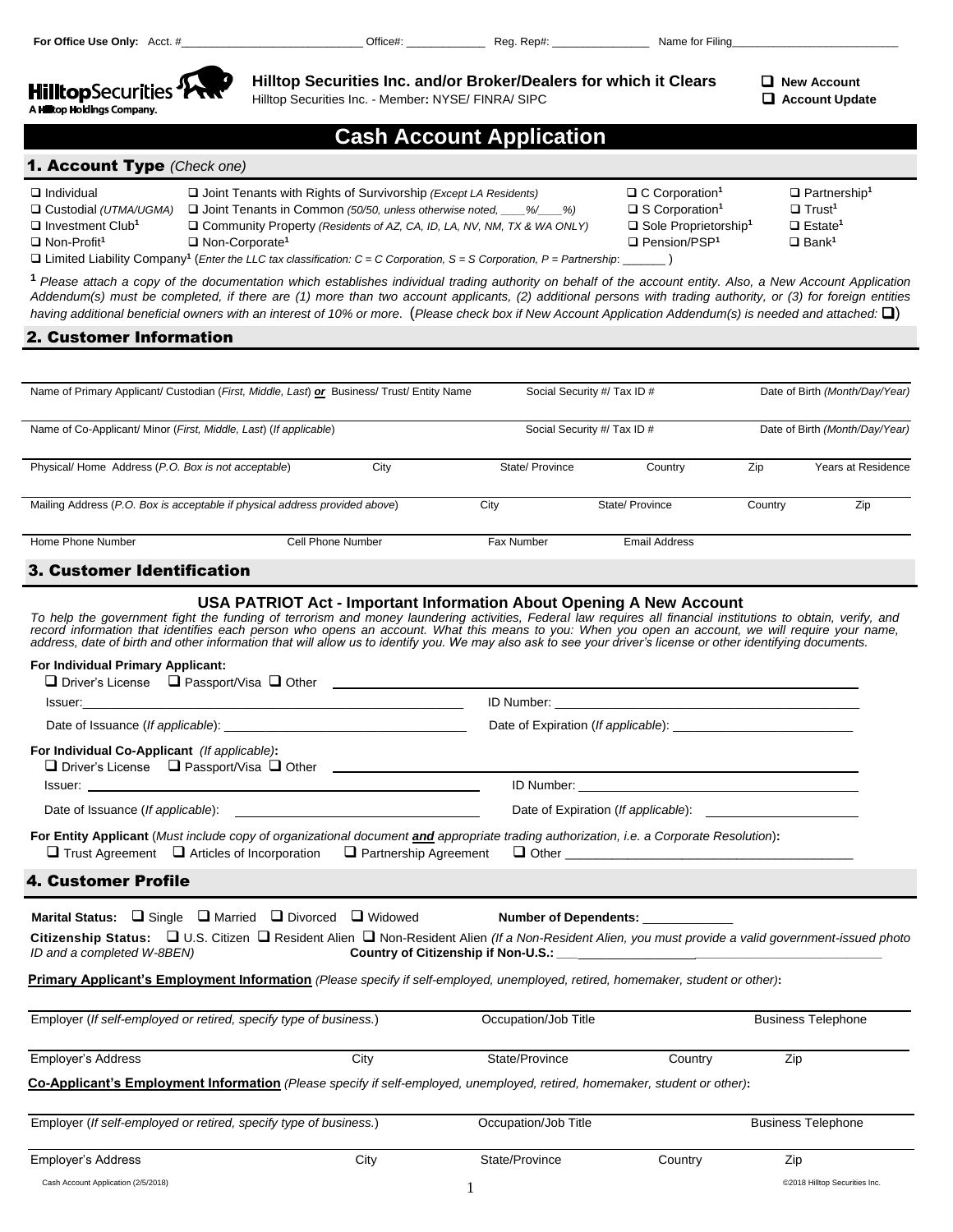**For Office Use Only:** Acct. # **We are all accepts and Accept Accepts** Office#: **Name for Filing** and  $\overline{C}$ 

## Trusted Contact Person Information (optional)

By choosing to provide information about a trusted contact person, you authorize us to contact the trusted contact person listed below and disclose information about your account to that person in the following circumstances: to address possible financial exploitation, to confirm the specifics of your current contact information, health status, or the identity of any legal guardian, executor, trustee or holder of a power of attorney, or as otherwise permitted by FINRA Rule 2165 (Financial Exploitation of Specified Adults).

| <b>First Name</b> | Middle Name       |      | Last Name      |  |               |     |
|-------------------|-------------------|------|----------------|--|---------------|-----|
| Home Address      | Apt. /Suite No.   | City | State/Province |  | Country       | Zip |
| Home Phone Number | Cell Phone Number |      | Work Number    |  | Email Address |     |

Relationship to Primary Applicant/ Co-Applicant

## **Customer Affiliations and Disclosures**

| Indicate the affiliation of yourself, your spouse, or any other immediate family members <i>(i.e. parents, siblings, children or in-laws)</i><br>with the following (Please include name and relationship as is applicable):                                                 |    | Self | Family<br><b>Member</b> |
|------------------------------------------------------------------------------------------------------------------------------------------------------------------------------------------------------------------------------------------------------------------------------|----|------|-------------------------|
| A. Employed by or associated with the securities industry or a financial regulatory agency? (If yes, please specify the entity name and<br>address to which duplicate account mailings should be sent, as well as including a letter from employer approving this account.): | No | Yes  | Yes                     |
| B. An officer, director or 10% (or more) shareholder in a publicly-owned company? (If yes, please specify company name and trading<br>symbol.):                                                                                                                              | No | Yes  | Yes                     |
| C. A senior military, governmental or political official in either the U.S. or a foreign jurisdiction? (If yes, identify the name of the official,<br>office held, and country.):                                                                                            | No | 'es  | Yes                     |

Have you granted account trading authorization to another party? *(If yes, please specify the agent name and provide a copy of the written agreement conferring trading and account authority.)*  $\Box$  Yes  $\Box$  No

For entities, indicate whether the applicant is a shell company *(As defined in Rule 12b-2 of the Securities Exchange Act of 1934)*.  $\Box$  Yes  $\Box$  No

## **Financial Institution References**

Reference 1: external reference 2: external reference 2: external reference 3:

## **Customer Investment Objectives and Risk Tolerance**

Select the categories that best describe your investment objectives *(and if joint that of any co-applicants)* and the risk that you are willing to assume in this account. Different investment products and strategies involve different degrees of risk. The greater the expected returns of a product or strategy, the greater the risk that you could lose some or all of your investment. Investments should be chosen based on your objectives, timeframe, and tolerance for market fluctuations. *(Note that a secondary investment objective is not required)*

| Select One Primary Investment Objective with<br>Your Associated Risk Tolerance (Check one box only) |            |                                                                                            |             |                    | Select One Secondary Investment Objective with<br>Your Associated Risk Tolerance (Check one box only) |                 |             |
|-----------------------------------------------------------------------------------------------------|------------|--------------------------------------------------------------------------------------------|-------------|--------------------|-------------------------------------------------------------------------------------------------------|-----------------|-------------|
| Capital<br><b>Preservation</b>                                                                      | $\Box$ Low | You may not choose a secondary investment<br>objective if you select Capital Preservation. |             |                    |                                                                                                       |                 |             |
| <b>Income</b>                                                                                       | $\Box$ Low | $\Box$ Moderate                                                                            | $\Box$ High | <b>Income</b>      | $\Box$ Low                                                                                            | $\Box$ Moderate | $\Box$ High |
| Growth                                                                                              |            | $\Box$ Moderate                                                                            | $\Box$ High | <b>Growth</b>      |                                                                                                       | $\Box$ Moderate | $\Box$ High |
| <b>Speculation</b>                                                                                  |            |                                                                                            | $\Box$ High | <b>Speculation</b> |                                                                                                       |                 | $\Box$ High |

#### **Investment Objective Descriptions**

- **Capital Preservation**: The object of capital preservation is to protect your initial investment by choosing investments that minimize the potential of a loss of principal. The long-term risk of this strategy is that returns may not offset inflation.
- **Income:** The primary objective of the income strategy is to provide current income rather than the long-term growth of principal.
- **Growth:** The objective of the growth strategy is to increase the value of your investment over time while recognizing a high likelihood of volatility.
- **Speculation:** A speculative objective assumes a higher risk of loss in anticipation of potentially higher-than-average gains by taking advantage of expected price changes. You recognize and are able to bear the full risk of the loss of some or all principal in such investments.

#### **Risk Tolerance Descriptions**

- Low (Conservative): I want to preserve my initial principal in this account, with minimal risk, even if that means this account does not generate significant income or returns and may not keep pace with inflation.
- **Moderate:** I am willing to accept some risk to my initial principal and tolerate some volatility to seek higher returns, and understand I could lose a portion of the money invested.
- **High (Aggressive):** I am willing to accept high risk to my initial principal, including high volatility, to seek higher returns over time, and understand I could lose all or a substantial amount of the money invested.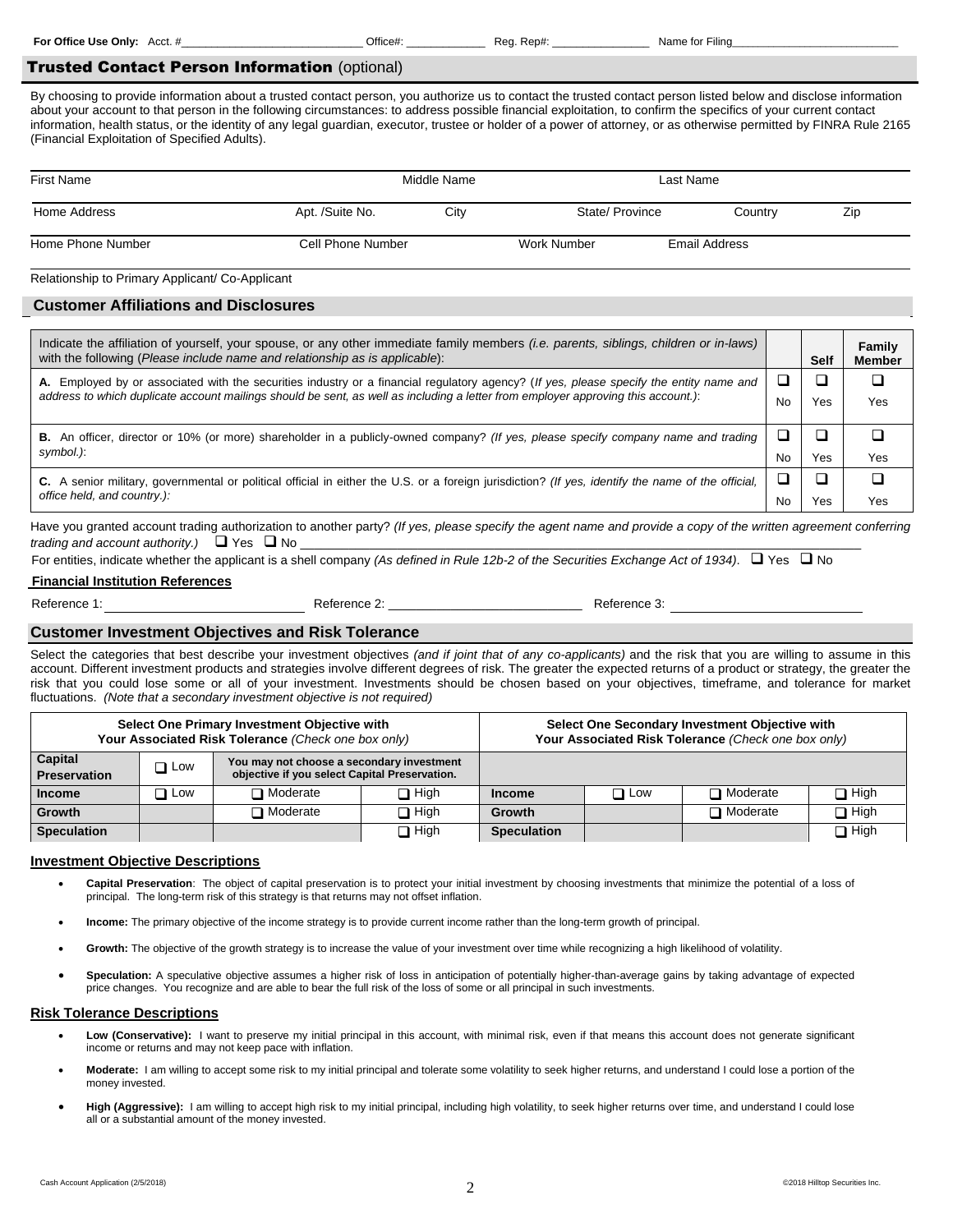#### **Customer Financial Information**

# **Financial Information - Primary Applicant**

The more we know about you and your goals for this account, the better we can serve you. Please answer the following questions about your investment experience and financial situation to help us determine which investment products and strategies are suitable for you.

| <b>Investment Experience</b>                                                                                            | <b>Annual Income</b>                                                                                                                                                                                                                              | Net Worth <sup>2</sup>                                                                                                                                                                                 | Liquid Net Worth <sup>3</sup>                                                                                                                                                                  | Federal         |
|-------------------------------------------------------------------------------------------------------------------------|---------------------------------------------------------------------------------------------------------------------------------------------------------------------------------------------------------------------------------------------------|--------------------------------------------------------------------------------------------------------------------------------------------------------------------------------------------------------|------------------------------------------------------------------------------------------------------------------------------------------------------------------------------------------------|-----------------|
| (Include Years of Experience)                                                                                           | (From all Sources)                                                                                                                                                                                                                                | (Exclusive of Residence)                                                                                                                                                                               | (Cash, Securities, etc.)                                                                                                                                                                       | <b>Tax Rate</b> |
| <b>Stocks</b><br><b>Bonds</b><br><b>Options</b><br>Commodities<br><b>Futures</b><br><b>Mutual Funds</b><br>Other (List) | <b>□ Under \$25,000</b><br>$\square$ \$25,000-\$49,999<br>$\Box$ \$50.000-\$99.999<br>$\Box$ \$100.000-\$249.999<br>$\square$ \$250.000-\$499.999<br>$\square$ \$500,000-\$999,999<br>$\Box$ \$1,000,000-\$3,000,000<br><b>□ Over \$3,000,000</b> | □ Under \$50,000<br>$\Box$ \$50.000-\$99.999<br>$\Box$ \$100.000-\$249.999<br>$\Box$ \$250.000-\$499.999<br>$\square$ \$500,000-\$999,999<br>$\Box$ \$1,000,000-\$3,000,000<br>$\Box$ Over \$3,000,000 | □ Under \$50,000<br>$\Box$ \$50,000-\$99,999<br>$\Box$ \$100.000-\$249.999<br>$\Box$ \$250,000-\$499,999<br>$\Box$ \$500,000-\$999,999<br>$\Box$ \$1,000,000-\$3,000,000<br>□ Over \$3,000,000 |                 |

## **Financial Information – Co-Applicant** *(If applicable)*

| <b>Investment Experience</b>                                                                              | Annual Income                                                                                                                                                                                                                 | Net Worth <sup>2</sup>                                                                                                                                                                                     | <b>Liquid Net Worth</b>                                                                                                                                                                        | Federal         |
|-----------------------------------------------------------------------------------------------------------|-------------------------------------------------------------------------------------------------------------------------------------------------------------------------------------------------------------------------------|------------------------------------------------------------------------------------------------------------------------------------------------------------------------------------------------------------|------------------------------------------------------------------------------------------------------------------------------------------------------------------------------------------------|-----------------|
| (Include Years of Experience)                                                                             | (From all Sources)                                                                                                                                                                                                            | (Exclusive of Residence)                                                                                                                                                                                   | (Cash, Securities, etc.)                                                                                                                                                                       | <b>Tax Rate</b> |
| Stocks<br><b>Bonds</b><br><b>Options</b><br>Commodities<br><b>Futures</b><br>Mutual Funds<br>Other (List) | □ Under \$25,000<br>$\Box$ \$25.000-\$49.999<br>$\Box$ \$50.000-\$99.999<br>$\Box$ \$100.000-\$249.999<br>$\square$ \$250,000-\$499,999<br>$\Box$ \$500.000-\$999.999<br>$\Box$ \$1,000,000-\$3,000,000<br>□ Over \$3.000.000 | <b>□ Under \$50,000</b><br>$\Box$ \$50.000-\$99.999<br>$\Box$ \$100.000-\$249.999<br>$\Box$ \$250.000-\$499.999<br>$\Box$ \$500.000-\$999.999<br>$\Box$ \$1,000,000-\$3,000,000<br>$\Box$ Over \$3,000,000 | □ Under \$50,000<br>$\Box$ \$50.000-\$99.999<br>$\Box$ \$100.000-\$249.999<br>$\Box$ \$250.000-\$499.999<br>$\Box$ \$500.000-\$999.999<br>$\Box$ \$1,000,000-\$3,000,000<br>□ Over \$3,000,000 |                 |

# **Additional Customer Information** *(Combine Information for Joint Accounts)*

| Annual Expenses <sup>4</sup><br>(Recurring)                                                                                           | Special Expenses <sup>5</sup><br>(Future/ Non-Recurring)                                                  | <b>Description of Terms</b>                                                                                                                                                                                                                                                                                                                                                                                                                                                                                           |
|---------------------------------------------------------------------------------------------------------------------------------------|-----------------------------------------------------------------------------------------------------------|-----------------------------------------------------------------------------------------------------------------------------------------------------------------------------------------------------------------------------------------------------------------------------------------------------------------------------------------------------------------------------------------------------------------------------------------------------------------------------------------------------------------------|
| $\Box$ \$50,000 and under<br>$\Box$ \$50,001-100,000<br>$\Box$ \$100,001-250,000<br>$\Box$ \$250,001-500,000<br>$\Box$ Over \$500,000 | $\Box$ \$50,000 and under<br>$\Box$ \$50,001-100,000<br>$\Box$ \$100,001-250,000<br>$\Box$ Over \$250,000 | Annual income includes income from sources such as employment,<br>alimony, social security, investment income, etc.<br>Net worth is the value of your assets minus your liabilities. For purposes<br>of this application, assets include stocks, bonds, mutual funds, other<br>securities, bank accounts, and other personal property. Do not include your<br>primary residence among your assets. For liabilities, include any outstanding<br>loans, credit card balances, taxes, etc. Do not include your mortgage. |
| The investments in this account will be:<br>(Check one)                                                                               | <b>Timeframe for Special Expenses</b>                                                                     | <sup>3</sup> Liquid net worth is your net worth minus assets that cannot be converted<br>quickly and easily into cash, such as real estate, business equity, personal<br>property and automobiles, expected inheritances, assets earmarked for                                                                                                                                                                                                                                                                        |
| $\Box$ Less than 1/3 of my financial portfolio                                                                                        | <b>Special Expense:</b>                                                                                   | other purposes, and investments or accounts subject to substantial penalties<br>if they were sold or if assets were withdrawn from them.                                                                                                                                                                                                                                                                                                                                                                              |
| $\Box$ Roughly 1/3 to 2/3 of my financial portfolio<br>$\Box$ More than 2/3 of my financial portfolio                                 | $\Box$ Within 2 years<br>$\Box$ 3-5 years<br>$\Box$ 6-10 years<br>$\Box$ 11 years or more                 | Annual expenses might include mortgage payments, rent, long-term<br>debts, utilities, alimony or child support payments, etc.<br>Special expenses might include a home purchase, remodeling a home, a<br>car purchase, education, medical expenses, etc.                                                                                                                                                                                                                                                              |

**Investment Time Horizon** - When is the earliest that you expect to need funds from this account?

| $\Box$ Under 3 years $\Box$ 3-5 years $\Box$ 6-10 years $\Box$ 11-20 years $\Box$ Over 20 years $\Box$ Unknown |                                                                      |  |  |
|----------------------------------------------------------------------------------------------------------------|----------------------------------------------------------------------|--|--|
| I plan to use this account for the following (Check all that apply)                                            | What is your source of funds for this account (Check all that apply) |  |  |
| $\Box$ Generate income for current or future expenses                                                          | $\Box$ Income from Earnings                                          |  |  |
| $\Box$ Partially fund my retirement                                                                            | $\Box$ Investments/ Transfer from Brokerage Account                  |  |  |
| $\Box$ Wholly fund my retirement                                                                               | $\Box$ Gift                                                          |  |  |
| $\Box$ Steadily accumulate wealth over the long term                                                           | $\Box$ Sale of Business or Real Estate                               |  |  |
| $\Box$ Preserve wealth and pass it on to my heirs                                                              | $\Box$ Inheritance                                                   |  |  |
| $\Box$ Pay for educational expenses                                                                            | Pension/ IRA/ Retirement Savings                                     |  |  |
| $\Box$ Market speculation                                                                                      | $\Box$ Spouse/ Parent/ Relative                                      |  |  |
| $\Box$ Other:                                                                                                  | Legal/ Insurance Settlement                                          |  |  |
|                                                                                                                | $\Box$ Other:                                                        |  |  |

**Other Investment Information** (*Optional*) - Please consider providing us with additional information about your other investments to help us more fully understand your financial situation and the types of investments or strategies that may be appropriate for your total investment portfolio. *(Use additional pages if needed)*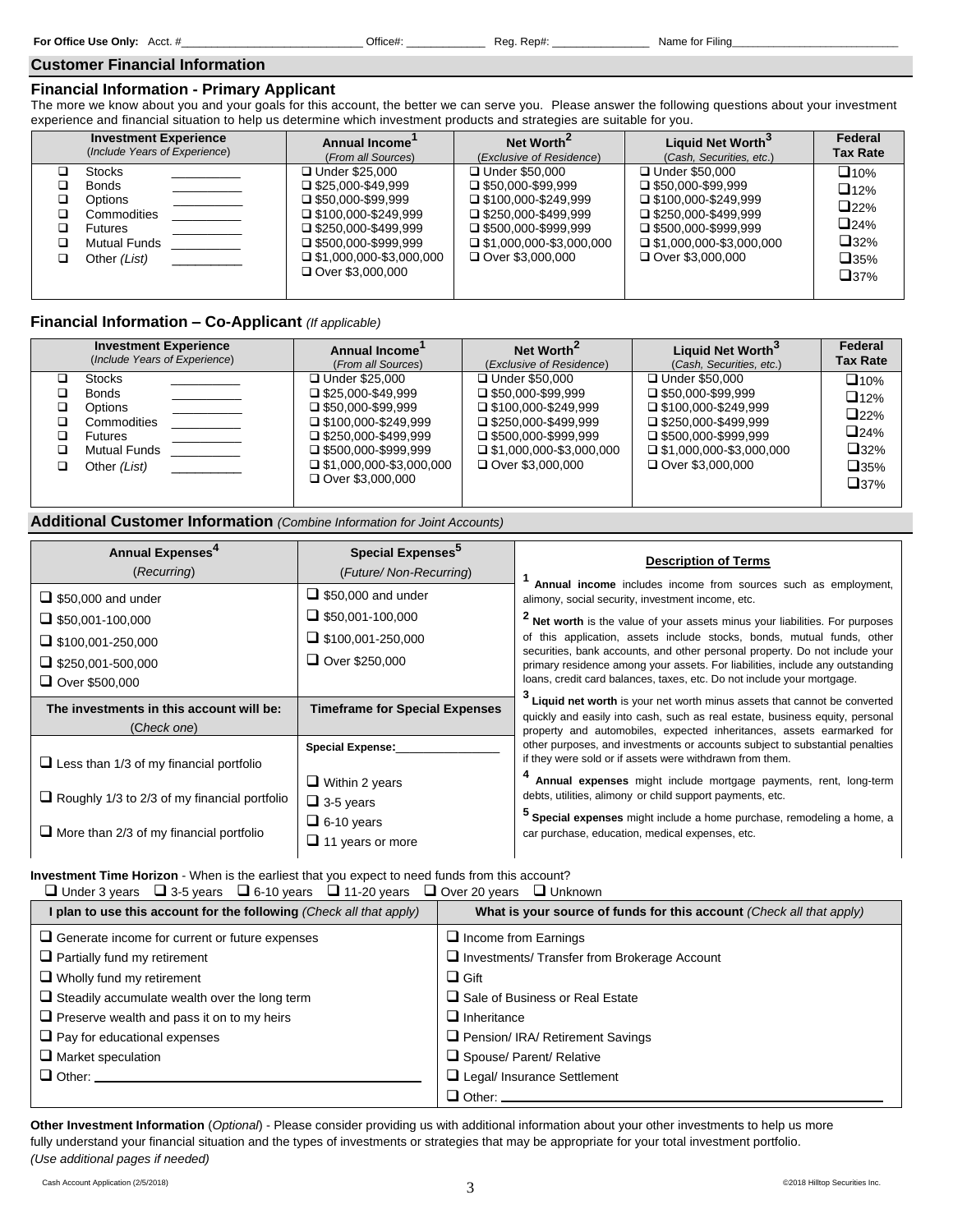| <b>Investment Type/Description</b> | <b>Firm Holding Your Investment</b> | <b>Amount of Investment</b> |
|------------------------------------|-------------------------------------|-----------------------------|
|                                    |                                     |                             |
|                                    |                                     |                             |
|                                    |                                     |                             |
|                                    |                                     |                             |

# 5. Account Funding

Enclosed is a check in the amount of \$ \_\_\_\_\_\_\_\_\_\_\_\_\_\_\_\_\_\_\_\_\_\_\_\_\_\_. *(Make check payable to Hilltop Securities Inc.)*

**For Office Use Only:** Acct. # <br> **Acct.** # **Constant Constant Constant Constant Constant Constant Reg. Rep#: <b>Accelerate Accelerate Constant Constant** 

Enclosed is/are security certificate(s). *(Please endorse all certificates on the back exactly as they are registered on the front.)*

 $\Box$  Enclosed is an ACAT Form and a copy of my most recent statement to transfer  $\Box$  ALL or  $\Box$  PART of my account from

 $\Box$  Funded by wire transfer in the amount of \$

## 6. Sweep Instructions for Entities Only. (Accounts owned by an entity, for example, Corporation, LLC, Non-profit organization, Partnership, Corporate Trustee)

The following are the only sweep instructions available for accounts owned by an entity:

Sweep to Bank Insured Deposit (FDIC Insured Deposit Account)

□ Sweep to Dreyfus General Government Fund

 $\Box$  Sweep to Federated Govt Obligations CS Fund

□ Credit Interest, Sweep Declined

# **7. Sweep Account Instructions** (For All Other Types of Accounts)

| $\Box$ Sweep to Bank Insured Deposit (FDIC Insured Deposit Account) | $\Box$ Sweep to Federated California Muni Fund      |
|---------------------------------------------------------------------|-----------------------------------------------------|
| $\Box$ Sweep to Dreyfus General Money Market Fund                   | $\Box$ Sweep to Federated New York Muni Fund        |
| $\Box$ Sweep to Dreyfus General Muni Fund                           | □ Sweep to Federated Govt Obligations CS Fund       |
| $\Box$ Sweep to Dreyfus General Government Fund                     | $\Box$ Sweep to Federated Muni Obligations CS Fund  |
| $\Box$ Sweep to Dreyfus General Treasury Prime Fund                 | $\Box$ Sweep to Federated Prime Obligations CS Fund |
| □ Credit Interest, Sweep Declined                                   |                                                     |
| Optional Payout Instructions available to section 6 and 7:          |                                                     |

 **Dividend/Interest Instructions** (If you choose to make a selection, you may select only ONE):

 $\Box$  Send Dividends and Interest via Check, Hold Principal in Account

## Send ACH (**For Dividends Only**)

- **Money Instructions** (If you choose to make a selection, only one option is available):
- $\Box$  Send Sales Proceeds via Check

If you choose the "Credit Interest, Sweep Declined" option, fail to make a selection, or if your account is ineligible to sweep, you authorize HTS to retain the excess cash balance in an interest-bearing SIPC insured credit investment pending (CIP) account held at HTS. HTS may change the products available under the sweep program, however you will receive 30 days notice before certain specified changes are made. For complete sweep account disclosures please see the Customer Information Brochure. Refer to the money market fund prospectus for more complete information, including terms, management fees, prevailing rates and expenses. I acknowledge and understand that if I elect or otherwise have excess cash balances swept to the Bank Insured Deposit, that I will review and obtain the Bank Insured Deposit Terms and Conditions, at: [http://www.hilltopsecurities.com/hilltop-securities-inc-disclosures/sweep-account-disclosure/.](http://www.hilltopsecurities.com/hilltop-securities-inc-disclosures/sweep-account-disclosure/) If I do not have access to the internet or am otherwise unable to access this document, I may request a printed copy and then it will be mailed to me. My selections under this section and my signature at the end of this application constitute my affirmative written consent regarding my sweep account participation.

## 8. Account Agreement and Special Instructions *(Please read and sign)*

You hereby request that your Financial Advisor maintain a brokerage account in the name(s) listed on this application. You acknowledge that you have received, read and understood the Hilltop Securities Inc. (HTS/Firm) Cash Account Agreement (Agreement) section of the Customer Information Brochure and that you agree to be bound by the terms and conditions of the Agreement that apply to your brokerage account, as is currently in effect and as may be amended from time to time, and that you will contact your Financial Advisor regarding any questions that may relate to your account in a timely manner.

By signing this Application, you authorize HTS to invest or transfer on an ongoing basis any excess cash balances to another account or institution as per the sweep account option you have selected or, alternatively, to retain any excess cash balances in CIP, except for IRAs or qualified retirement plans, should you either decline a sweep account option, make no sweep selection, or have an ineligible account. You also acknowledge that you have read, understand, and agree to be bound by all terms as contained in the Customer Information Brochure relating to sweep accounts. You agree to notify your Financial Advisor in writing should you wish to change your sweep account selection, decline participation in a sweep account option, or to participate in a sweep account. You also authorize HTS to transfer your interest in the selected sweep option to another product in the sweep program upon 30 days written notice.

By signing this Application, you confirm your intention to reinvest cash credit balances held by HTS in your name, and you further confirm that this cash credit balance is being maintained in your account solely for the purpose of reinvestment. You acknowledge your understanding that cash balances of up to \$250,000 are protected by the Securities Investor Protection Corporation (SIPC), but that SIPC coverage is not available for funds maintained solely for the purpose of earning interest.

Under rule 14b-1(c) of the Securities Exchange Act, a broker is required to disclose to an issuer the name, address, and securities positions of our customers who are beneficial owners of that issuer's securities unless the customer objects. If you object to the disclosure of such information, please check this box:

 $\Box$  Yes, I object to the disclosure of such information.

Cash Account Application (2/5/2018)  $\hskip 1.5cm 4$   $\hskip 1.5cm 4$   $\hskip 1.5cm e$   $\hskip 1.5cm 2018$  Hilltop Securities Inc. We are required to report your cost basis, short term and long term capital gain/loss information to the Internal Revenue Service (IRS) after the sale of your securities (for transition of specific securities, see your Customer Information Brochure). Hilltop Securities Inc. will use the First In First Out (FIFO) cost basis default accounting method on all lots sold unless you notify us to use an alternate cost basis accounting method, pursuant to instructions in your Customer Information Brochure. Please note that if you wish a specific tax lot to be sold, you will need to notify your Financial Advisor in writing on or before the settlement date of the trade as to which lot you wish sold. (*Please refer to your Customer Information Brochure for additional details. For further reference the cash Account Application (25/2018*)